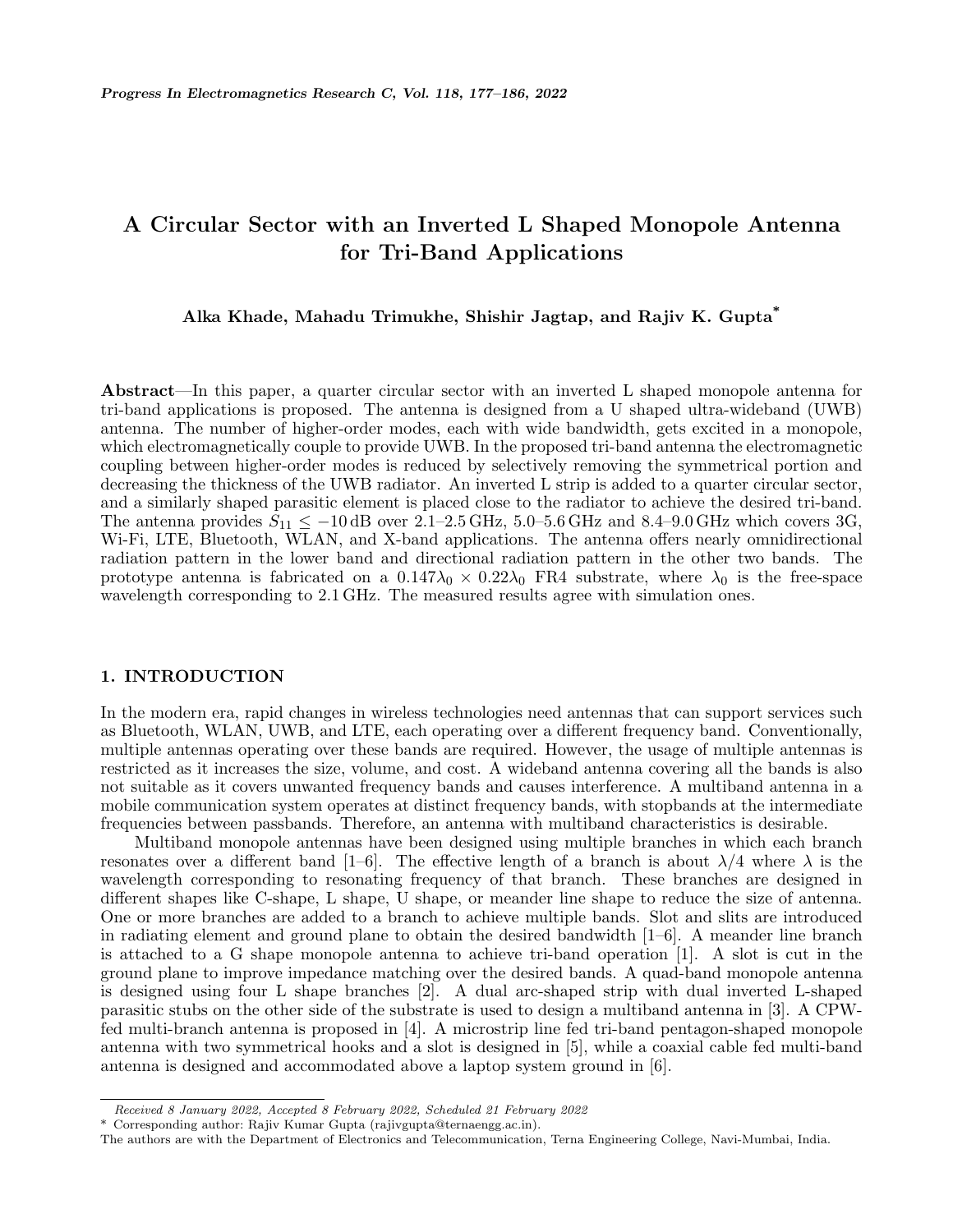Multiband antennas using split-ring resonator (SRR) and metamaterial have been reported [7–11]. A circularly polarized (CP) strip and SRR loaded tri-band slot antenna is reported in [7], while a multiband CP annular ring antenna loaded with eight slots and octagonal closed ring resonators is designed in [8]. Resonant modes of SRR and strips are combined with the fundamental mode of the slot to produce circular polarization at the resonance frequencies. A meandered coplanar waveguide (CPW) fed complementary SRR (CSRR) loaded multiband antenna is proposed in [9]. A multiband hexagonal split-ring resonator (HSRR) enclosing a circular split-ring (CSR) is proposed for sub-6 GHz bands [10]. A metamaterial inspired antenna using CSRR is reported in [11]. CSRRs are employed to miniaturize the antenna.

Multiband antennas are also designed using fractal method [12–14]. By cutting a triangle slot in a circular monopole, a fractal circular nested triangle structure is presented for multiband operation in [12] whereas a dual-band binary branch fractal bionic antenna is reported in [13]. Multiband elliptical patch fractal with a defective ground plane is proposed in [14]. Frequency reconfigurable multi-band antennas have been reported [15–17]. A reconfigurable planar inverted F shape antenna (PIFA) with capacitive loaded slots is designed in [15]. Slots and strips are introduced in a monopole, and reconfigurability is achieved by using PIN diodes in order to enhance the device utility [16, 17].

In this paper, a novel single element multi-band antenna is designed from a UWB antenna on a low cost and easily available FR4 substrate. The antenna is designed by reducing the electromagnetic coupling between the higher-order modes by selectively cutting the symmetrical portion and reducing the thickness of the monopole. The antenna has neither multiple branches nor any complex SRR or meta-material, and thus, it is simple to design. The proposed single branch tri-band monopole antenna consists of a quarter circular sector and a rectangular inverted L strip. The antenna operates over 2.1–2.485 GHz band for Bluetooth (2.402–2.482 GHz), 3G, Wi-Fi (2.400–2.483 GHz), LTE 2300  $(2.305-2.400 \text{ GHz})$  applications,  $5.05-5.67 \text{ GHz}$  band for WLAN application, and  $8.4-9.0 \text{ GHz}$  band for applications in X-band. The antenna resonates over the lower band in the fundamental mode, while it resonates over the middle and upper bands in the higher order modes. The antenna offers nearly omnidirectional radiation characteristics in the lower band and directional characteristics in the other two bands.

### **2. DESIGN THEORY AND ANTENNA GEOMETRY**

A monopole antenna excites multiple higher-order modes, each with wide bandwidth, which electromagnetically couple to offer large impedance bandwidth [18]. The resonating frequency and bandwidth of the various modes depend on the shape of the radiator. The resonating frequencies of various modes of a circular monopole are closer to each other than a rectangular monopole. Therefore, electromagnetic coupling among the various modes of the circular monopole is more than the rectangular monopole. The bandwidth of a monopole also depends on the width of the monopole. Thus, the shape and width of a monopole are responsible for electromagnetic coupling between the modes. A multi-band monopole antenna can be designed by reducing the electromagnetic coupling between these modes, and the desired bands can be obtained by optimizing the geometry of the monopole antenna.

The geometry of the proposed antenna is shown in Fig. 1. The antenna consists of a quarter circular sector and a rectangular inverted L strip. A similarly shaped parasitic element is placed close to the radiator to provide capacitive effect and achieve the desired tri-band. A small portion of the circular arc to the right of the feed line improves the impedance matching. The parameters of the antenna are optimized. The detailed antenna dimensions are listed in Table 1. The antenna is designed on a 1.6 mm thick FR4 substrate. The dielectric constant and loss tangent of FR4 substrate are 4.4 and 0.02, respectively. The antenna is fed through a  $50\Omega$  microstrip line. The structure is designed and simulated by using HFSS simulator. The prototype of the proposed antenna is fabricated to verify the simulated results. The top and bottom views of the fabricated antenna are shown in Fig. 2. The antenna occupies  $32 \times 21 \text{ mm}^2$  board area and is realized using the printed circuit board etching technique.

The evolution stages of the proposed antenna and the simulated *S*-parameters of each stage are shown in Fig. 3 and Fig. 4, respectively. Initially, Antenna-1, a U-shaped monopole antenna, is designed on a 36 mm*×*36 mm FR4 substrate to operate over UWB [19]. The structure is optimized. *S*<sup>11</sup> *< −*10 dB is obtained from 2.6 GHz to 11.05 GHz. The antenna is symmetrical and consists of semi-circular and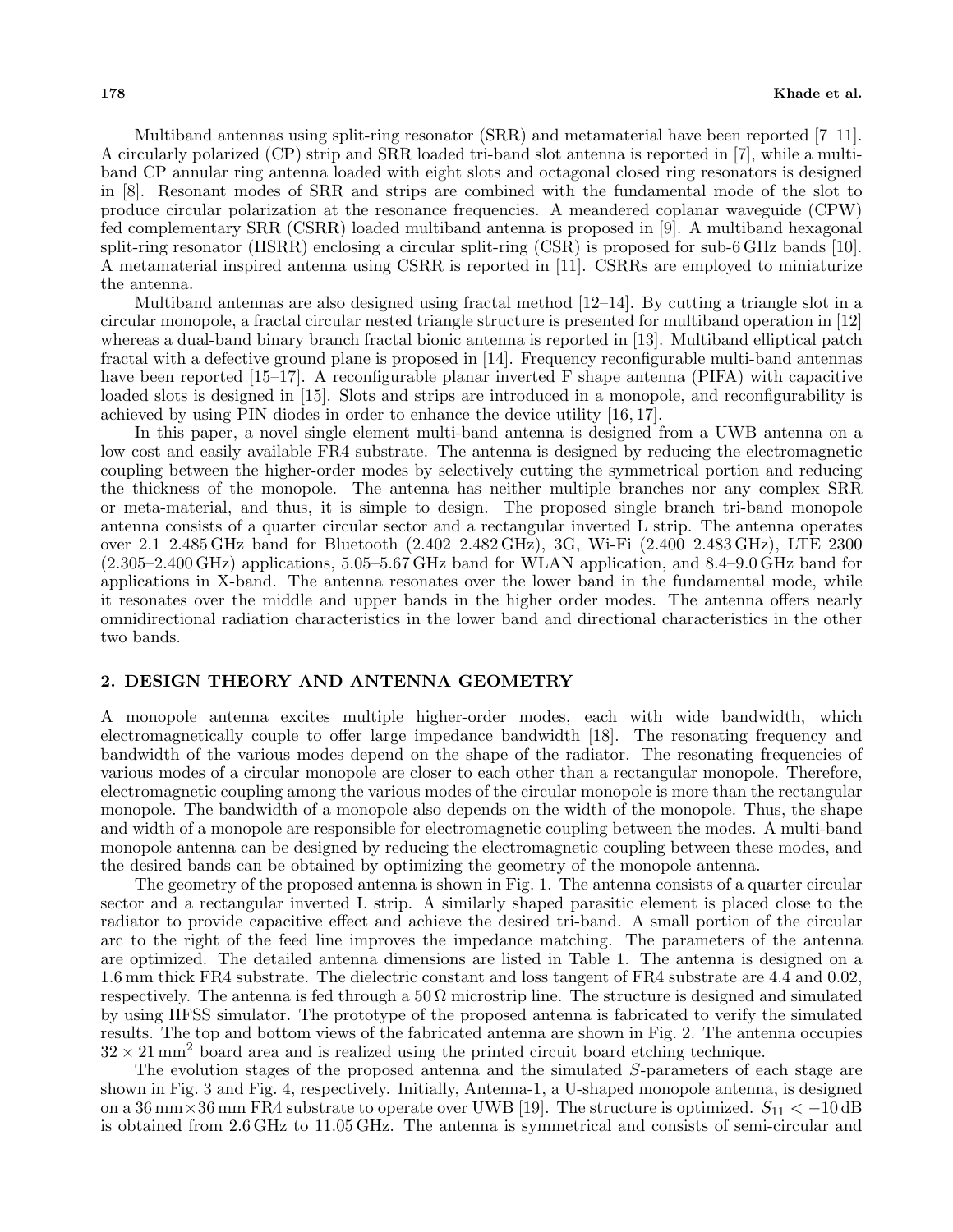

**Figure 1.** Geometry of the proposed antenna. **Figure 2.** Fabricated prototype antenna.



**Figure 3.** Evolution stages of the proposed antenna.

**Table 1.** Dimensions of the proposed antenna.

| 'arameter   |                | 'N | $-a$      | W<br>        | D<br><b>.</b><br><br>v | Ro <sub>1</sub> | Ro <sub>2</sub><br>- | Ri<br><b>.</b> | Ri <sub>2</sub><br>∸ | ⊥ | ப<br>▵ | ₽ς | – | $P_{w_1}$ | Pwɔ<br>ı<br>∸ | $\overline{\phantom{0}}$<br>$\sim w$ |
|-------------|----------------|----|-----------|--------------|------------------------|-----------------|----------------------|----------------|----------------------|---|--------|----|---|-----------|---------------|--------------------------------------|
| value<br>mm | റെ<br>$\sigma$ | 4⊥ | <b>LU</b> | $\sim$<br>19 | -                      | 1 ጦ<br>τn       |                      |                | −                    | ◡ |        |    | - |           |               | c                                    |

rectangular arms. The scalar surface current distributions of Antenna-1 at 3.3 GHz, 6.8 GHz, and 10.2 GHz are depicted in Fig. 5. The surface current is distributed symmetrically over UWB. The semicircular arm of monopole antenna excites multiple higher-order modes, each with wide bandwidth, which electromagnetically couple to provide ultra-wide bandwidth. This coupling is reduced in Antenna-2 to achieve multiple bands.

In Antenna-2, slightly less than one half of the radiating element is removed. The structure still operates over multiple modes, but it offers triple bands. The small portion to the right of the feed line acts as a stub and improves the impedance matching. As the effective surface current density increases due to decrease in surface area in Antenna-2, the effective current path length increases; therefore, Antenna-2 resonates at lower frequency. Similar results are obtained when the left portion is removed instead of right portion of Antenna-1. In Antenna-3 the width of radiating arm is decreased from 4 mm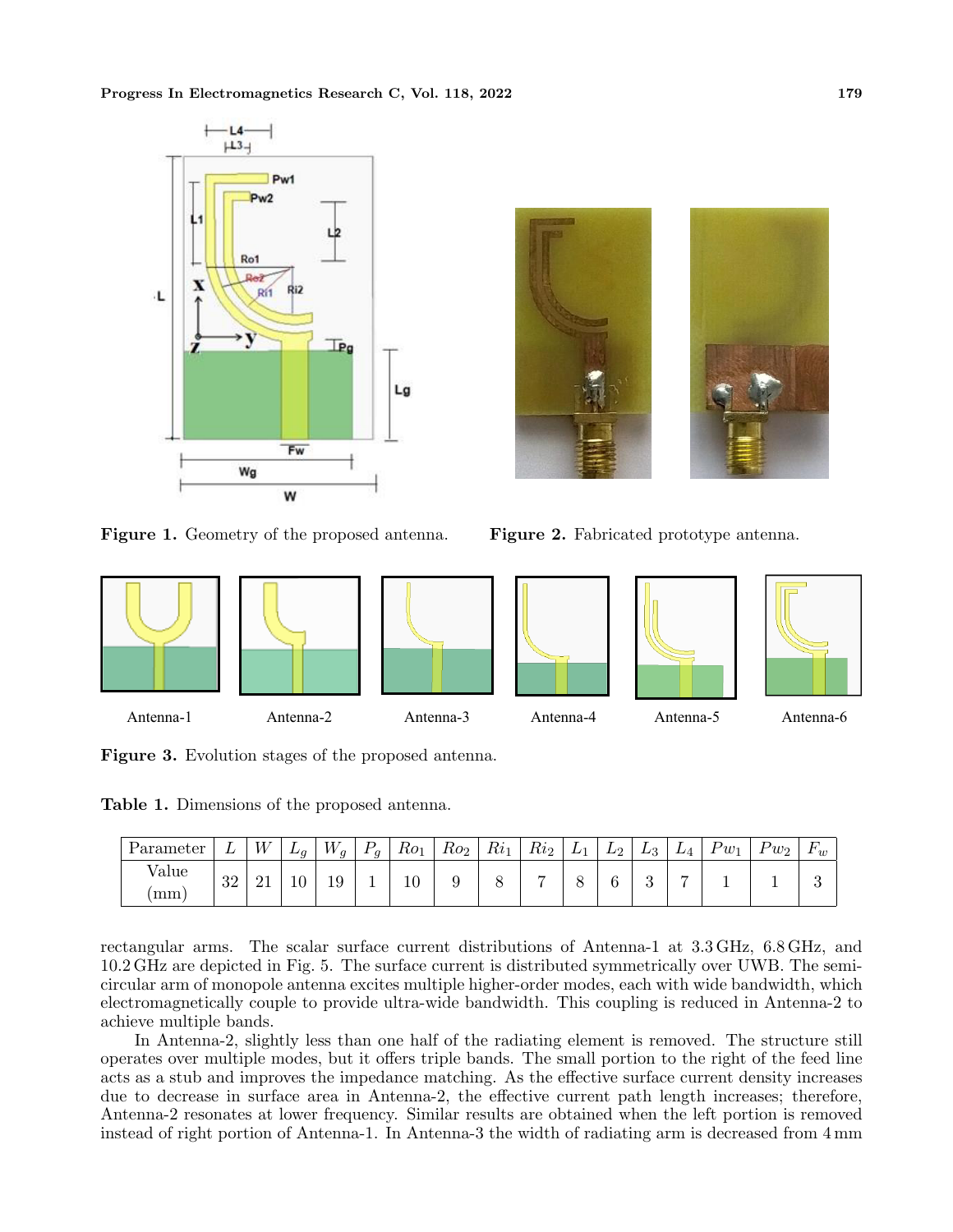

**Figure 4.**  $S_{11}$  of evolution stages of the proposed antenna.



**Figure 5.** Surface current distribution (a)  $3.3 \text{ GHz}$ , (b)  $6.8 \text{ GHz}$ , (c)  $10.2 \text{ GHz}$ .

to 1 mm to further increase the surface current density and decrease the resonant frequency. Antenna-3 offers *S*<sup>11</sup> *< −*10 dB over 2.32–2.95 GHz, 6.0–6.9 GHz, and 10.05–11.04 GHz.

In Antenna-4 the length of the rectangular radiating arm is increased. As a result, the resonant frequencies of middle and upper bands decrease which indicates that the circular sector arm controls the lower band while the rectangular arm affects the middle and upper bands. However, increase in the length of rectangular arm increases the dimensions of the antenna.

In Antenna-5 a parasitic arm similar to radiating arm is placed at a distance of 1 mm from the radiating arm. The parasitic arm electromagnetically couples with the radiating arm. However, the radiating and parasitic arms couple tightly over the lower band due to less electrical spacing. As a result, there is a negligible effect on the resonant frequency of lower band, but resonant frequency of middle and upper bands decreases due to capacitance between the parasitic and radiating arms. Besides adding a parasitic arm, the ground plane is cut from the right to reduce the size of the antenna.

In the proposed antenna, Antenna-6, the rectangular radiating and parasitic arms are bent to further reduce the size of antenna. The structure is optimized so that it operates over the desired bands from 2.1–2.5 GHz, 5.0–5.6 GHz, and 8.4–9.0 GHz. The resonant frequency and bandwidth of three bands depend on the number of parameters, viz. ground plane length and width, the gap between radiating patch and ground plane, the radius and thickness of circular sector and parasitic element, the spacing between the radiating and parasitic elements, and the length and width of inverted L arm of radiating and parasitic elements. Parametric study is carried out to analyze the effect of different parameters.

In monopole antenna, the ground plane dimensions affect the resonating frequency and impedance bandwidth. The resonant frequencies of three bands increase slightly with increase or decrease in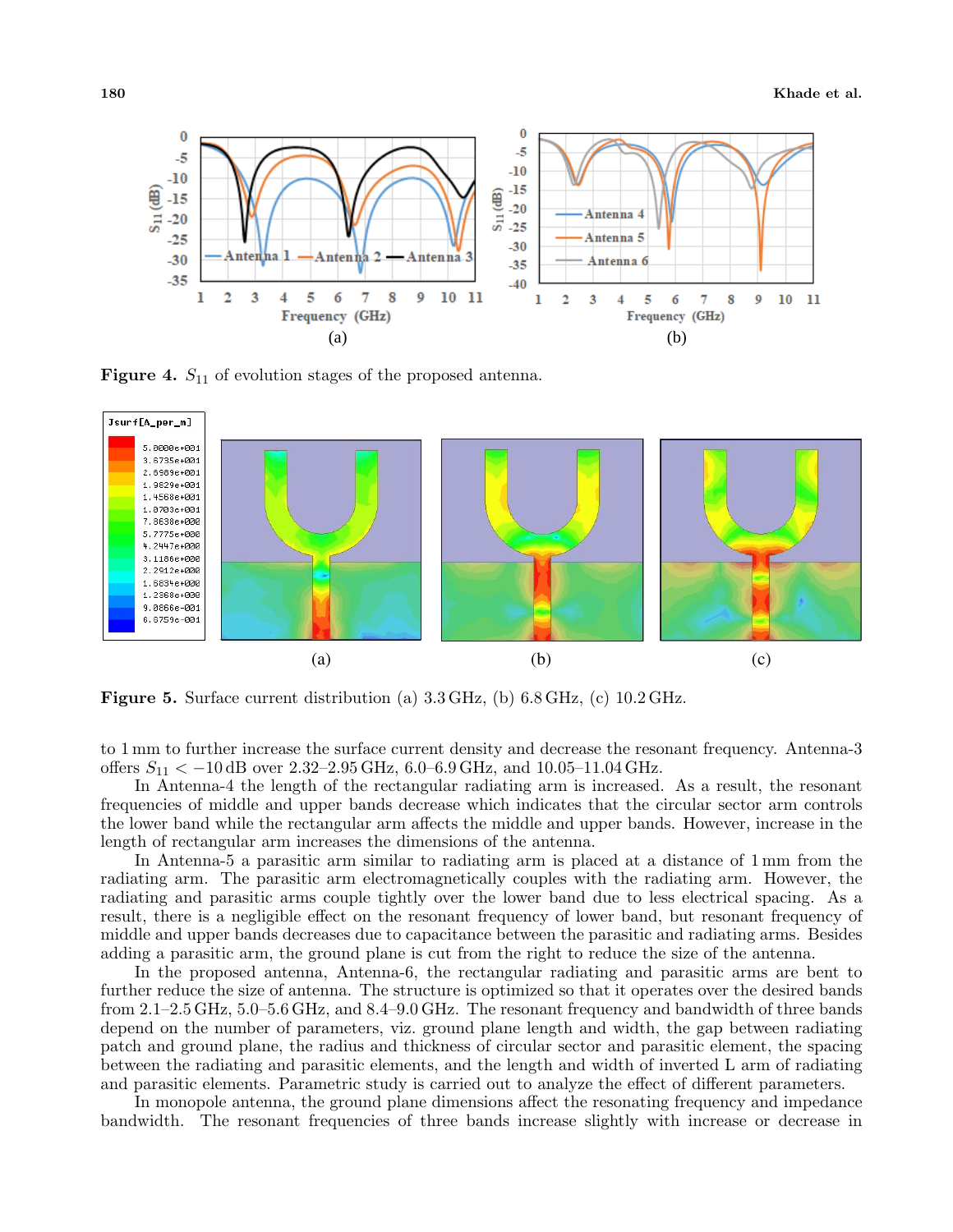

**Figure 6.**  $S_{11}$  (a) different ground plane length, (b) different ground plane width.



**Figure 7.**  $S_{11}$  (a) different  $P_g$ , (b) different  $G_p$ .

ground plane length '*Lg*' and width '*Wg*'. *S*<sup>11</sup> for different '*Lg*' and '*Wg*' are shown in Fig. 6. The gap between the radiating patch and ground plane  $P_g$ <sup>'</sup> acts as a matching network. The spacing between the radiating patch and the ground plane is equivalent to a capacitor, and the metallic strip acts as an inductor. The gap between the radiating element and the ground plane also depends on the radiating element.  $S_{11}$  for different ' $P_g$ ' is shown in Fig. 7.

The gap  $G_p$  between the radiating and parasitic elements has little effect on the lower band; however, it affects the middle and upper bands. As the electrical spacing is less at lower band, the two elements couple tightly and thus affect the bandwidth and resonant frequency marginally. However, as the electrical spacing increases with frequency, it affects the middle and upper bands. The structure acts as a single strip and provides omnidirectional radiation pattern at lower band but provides directional radiation pattern in middle and upper bands as the parasitic element acts as a director. The gap between two elements controls the middle and upper bands without affecting the lower band. *S*<sup>11</sup> for different  $G_p$  is shown in Fig. 7.

The impedance bandwidth of three bands increases with decrease in the width of radiating element '*P w*1'. As the effective surface current density increases with decrease in the width of outer ring, the effective current path length increases; therefore, the resonant frequency of three bands also decreases with decrease in the width of outer ring as shown in Fig. 8.

The impedance bandwidth of lower and upper bands increases with increase in the width of parasitic element '*P w*2'. The resonant frequency of three bands also increases with an increase in the width of the inner ring due to decrease in surface current density and effective current path length as shown in Fig. 8. However, the effect of width of inner ring is comparatively more in middle and upper bands than in lower band.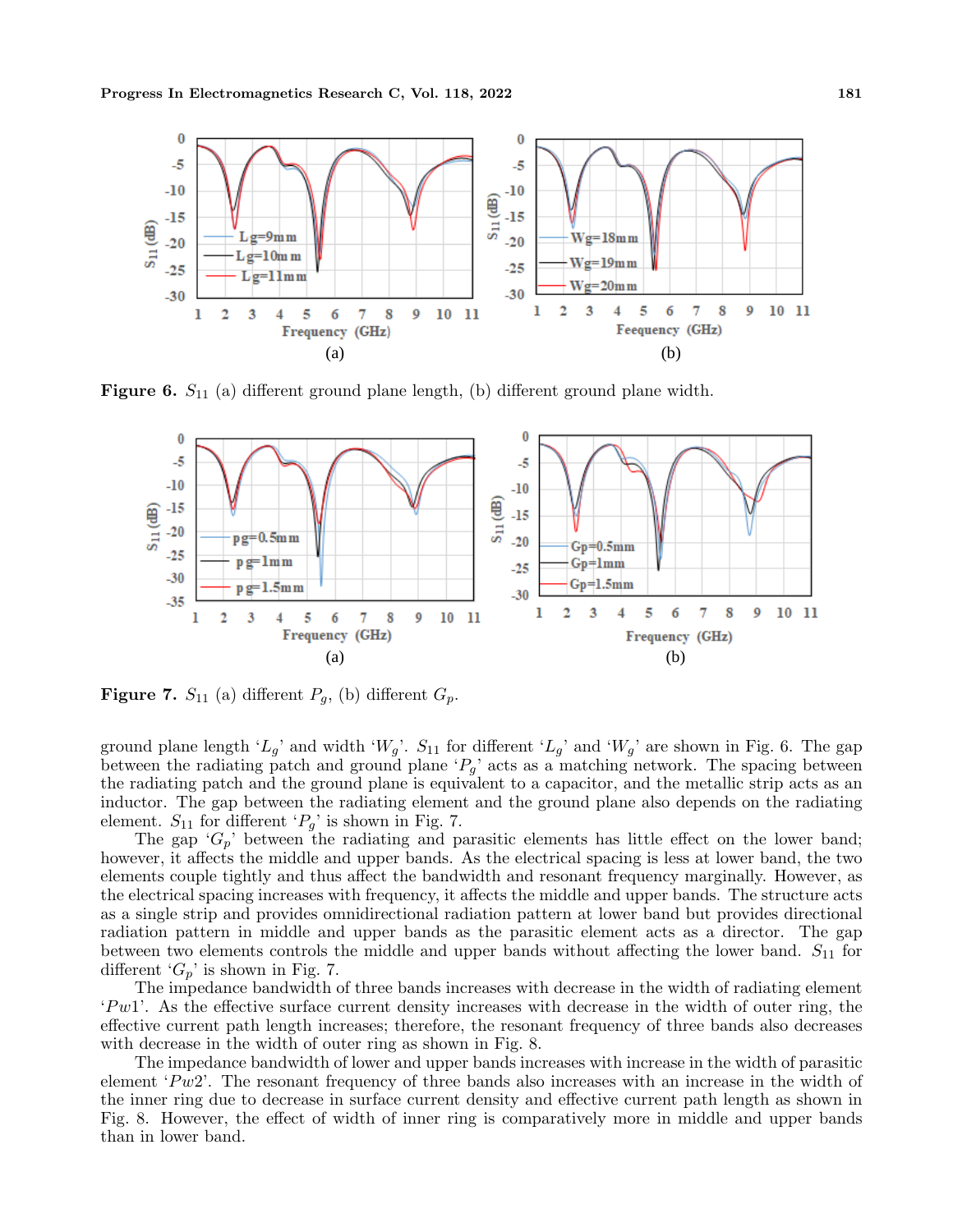

**Figure 8.**  $S_{11}$  (a) different *Pw1*, (b) different *Pw2*.



**Figure 9.**  $S_{11}$  (a) different *L*4, (b) different *L*3.



**Figure 10.** Surface current distribution (a) 2.3 GHz, (b) 5.4 GHz, (c) 8.8 GHz.

The effect of length of horizontal strip of radiating '*L*4' and parasitic '*L*3' is analyzed. The resonant frequency of three bands decreases with increase in '*L*4' due to increase in the effective current path length. Since the inner strip is parasitic, its effect on resonant frequency is marginal, for small variation in the length of inner strip '*L*3' at lower band; however, it affects the middle and upper bands as shown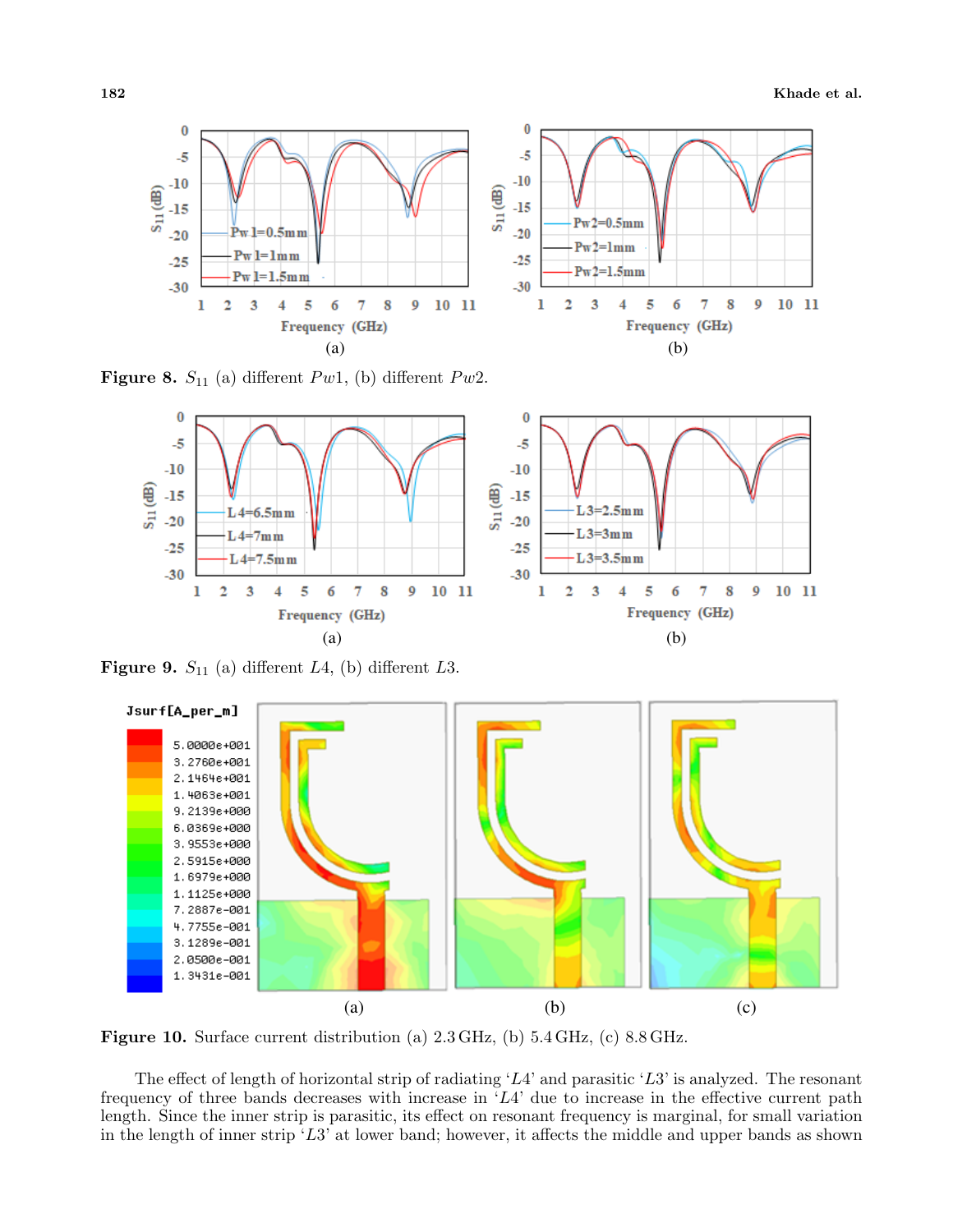### **Progress In Electromagnetics Research C, Vol. 118, 2022 183**

in Fig. 9.

The tri-band operation and radiation mechanism of antenna can be explained with the help of surface current distribution. The scalar surface current distributions of the proposed antenna at 2.3 GHz, 5.4 GHz, and 8.8 GHz are depicted in Fig. 10. In the lower band, the entire radiating arm resonates in the fundamental mode. The parasitic arm is tightly coupled to the radiating arm. The surface current is distributed over the circular sector and the inverted L strip. Therefore, the lowest frequency *f<sup>L</sup>*



**Figure 11.** Measured and simulated (a)  $S_{11}$ , (b) gain.



**Figure 12.** Radiation patterns of proposed antenna.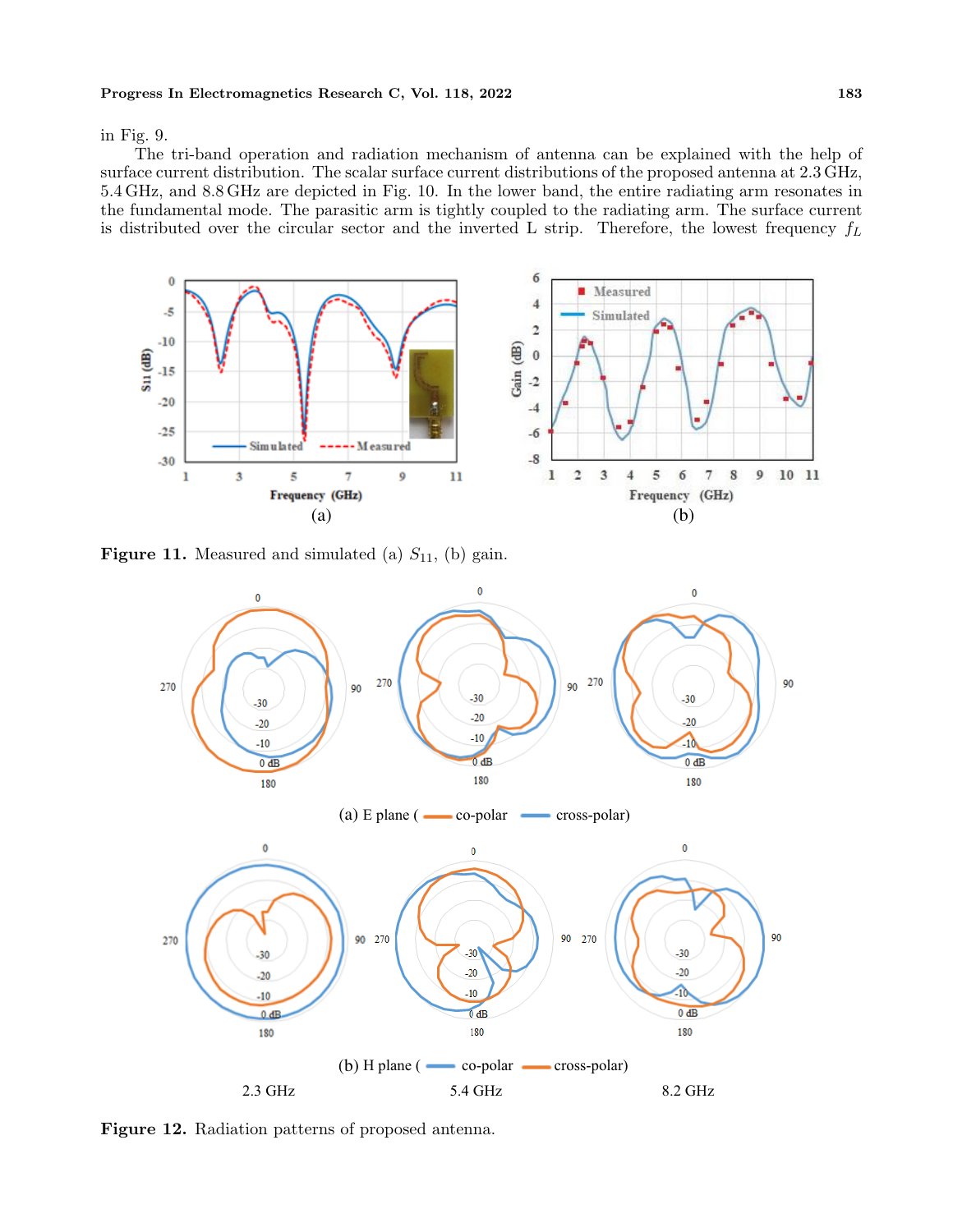(corresponding to  $S_{11} = -9.5$  dB) can be given by

$$
f_L = 7.2 / (P_g + 0.25\pi (R_{01} + R_{02}) + L1 + L4) \times k \tag{1}
$$

Here,  $f_L$  is in GHz, and dimensions of all parameters are in centimeter. The value of  $k = 1.15$  is considered for the FR-4 substrate [20]. The calculated value of the lowest frequency *f<sup>L</sup>* using Eq. (1) is

**Table 2.** Comparison of proposed antenna with state of art reported multiband antennas.

|            |                                       | Antenna Size     | <b>Bands</b>    | <b>Electrical Size</b>                     |  |  |
|------------|---------------------------------------|------------------|-----------------|--------------------------------------------|--|--|
| Ref        | Approach/Technique                    | $\rm (mm^2)$     | (GHz)           | $(\lambda_o \times \lambda_o)$             |  |  |
|            | Triple-branch antenna for tri-band    |                  | $2.39 - 2.52$   |                                            |  |  |
| $[1]$      | operation, defected ground to         | $23 \times 20$   | $3.3 - 4.47$    | $0.18 \times 0.15 = 0.027 \lambda_o^2$     |  |  |
|            | improve impedance bandwidth           |                  | $5.15 - 6.0$    |                                            |  |  |
|            |                                       |                  | $1.43 - 1.60$   |                                            |  |  |
| $[2]$      | Quad branch antenna for quad-band     | $50 \times 35.5$ | $1.94 - 2.10$   | $0.24 \times 0.33 = 0.0792 \lambda_o^2$    |  |  |
|            | operation, asymmetrical feed          |                  | $2.40 - 2.57$   |                                            |  |  |
|            |                                       |                  | $3.45 - 3.6$    |                                            |  |  |
| $[3]$      |                                       | $18 \times 34.5$ | $2.28 - 2.57$   |                                            |  |  |
|            | Two arc shaped branches with dual     |                  | $5.0 - 6.27$    | $0.1368 \times 0.262 = 0.0359 \lambda_o^2$ |  |  |
|            | inverted stub for dual band operation |                  | $7.11 - 7.96$   |                                            |  |  |
| $[4]$      | Triple branch radiator for tri-band   | $17\times23.5$   | 2.4/5.2/5.8     | $0.136 \times 0.188 = 0.0256 \lambda_o^2$  |  |  |
|            | operation, asymmetrical ground plane  |                  |                 |                                            |  |  |
|            | Pentagon shaped monopole with         |                  | $3.2 - 4.1$     |                                            |  |  |
| [5]        | vertical slot and two hooked          | $18 \times 35$   | $5.1 - 5.9$     | $0.192 \times 0.374 = 0.0717 \lambda_o^2$  |  |  |
|            | branches for tri-band operation       |                  | $7.3 - 8.9$     |                                            |  |  |
| $[7]$      | slot antenna loaded with              | $50 \times 50$   | $1.48 - 1.87$   |                                            |  |  |
|            | metallic strips and a SRR             |                  | $2.39 - 2.71$   | $0.247 \times 0.247 = 0.061 \lambda_o^2$   |  |  |
|            |                                       |                  | $3.02 - 3.16$   |                                            |  |  |
| [8]        | Slots and CRR                         | $35 \times 30$   | $4.08 - 5.05$   | $0.476 \times 0.408 = 0.1942 \lambda_o^2$  |  |  |
|            |                                       |                  | $5.98 - 13.6$   |                                            |  |  |
| [9]        |                                       |                  | $4.23 - 4.32$   |                                            |  |  |
|            | Meandered CPW fed CSRR loaded         | $26\times23$     | $5.15 - 6.12$   | $0.367 \times 0.3243 = 0.119 \lambda_o^2$  |  |  |
|            |                                       |                  | $7.06 - 7.29$   |                                            |  |  |
| $[10]$     | Hexagonal Split-Ring Resonator        | $20 \times 27$   | $3.225 - 3.850$ | $0.215 \times 0.290 = 0.0624 \lambda_o^2$  |  |  |
|            | Circular Split-Ring Resonator         |                  | $4.820 - 6.850$ |                                            |  |  |
|            | rectangle-shaped complementary        |                  | $2.98 - 3.02$   |                                            |  |  |
| $[11]$     | split ring radiating element with     | $19 \times 19$   | $3.58 - 3.62$   | $0.189 \times 0.189 = 0.036 \lambda_o^2$   |  |  |
|            | an offset fed microstrip line         |                  | $4.93 - 6.4$    |                                            |  |  |
| $[12]$     | circular antenna with                 |                  | $1.8 - 2.9$     |                                            |  |  |
|            | triangular fractals                   | $87.5\times61$   | $3.4 - 4.6$     | $0.525 \times 0.366 = 0.192 \lambda_o^2$   |  |  |
|            |                                       |                  | $5 - 5.6$       |                                            |  |  |
| $[13]$     | binary tree fractal                   | $50\times40$     | $1.85 - 2.9$    | $0.308 \times 0.247 = 0.076 \lambda_o^2$   |  |  |
|            | bionic structure                      |                  | $4.9 - 5.5$     |                                            |  |  |
| $[14]$     | Fractal antenna with                  |                  | $2.3 - 2.74$    |                                            |  |  |
|            | defected ground structure             | $50\times50$     | $5.46 - 6.53$   | $0.384 \times 0.384 = 0.1472 \lambda_o^2$  |  |  |
|            |                                       |                  | $7.60 - 12.44$  |                                            |  |  |
|            | Single branch antenna for tri-band    |                  | $2.1 - 2.485$   |                                            |  |  |
| ${\rm PA}$ | operation, parasitic element          | $32\times21$     | $5.05 - 5.67$   | $0.224 \times 0.147 = 0.0329 \lambda_o^2$  |  |  |
|            |                                       |                  | $8.4 - 9.0$     |                                            |  |  |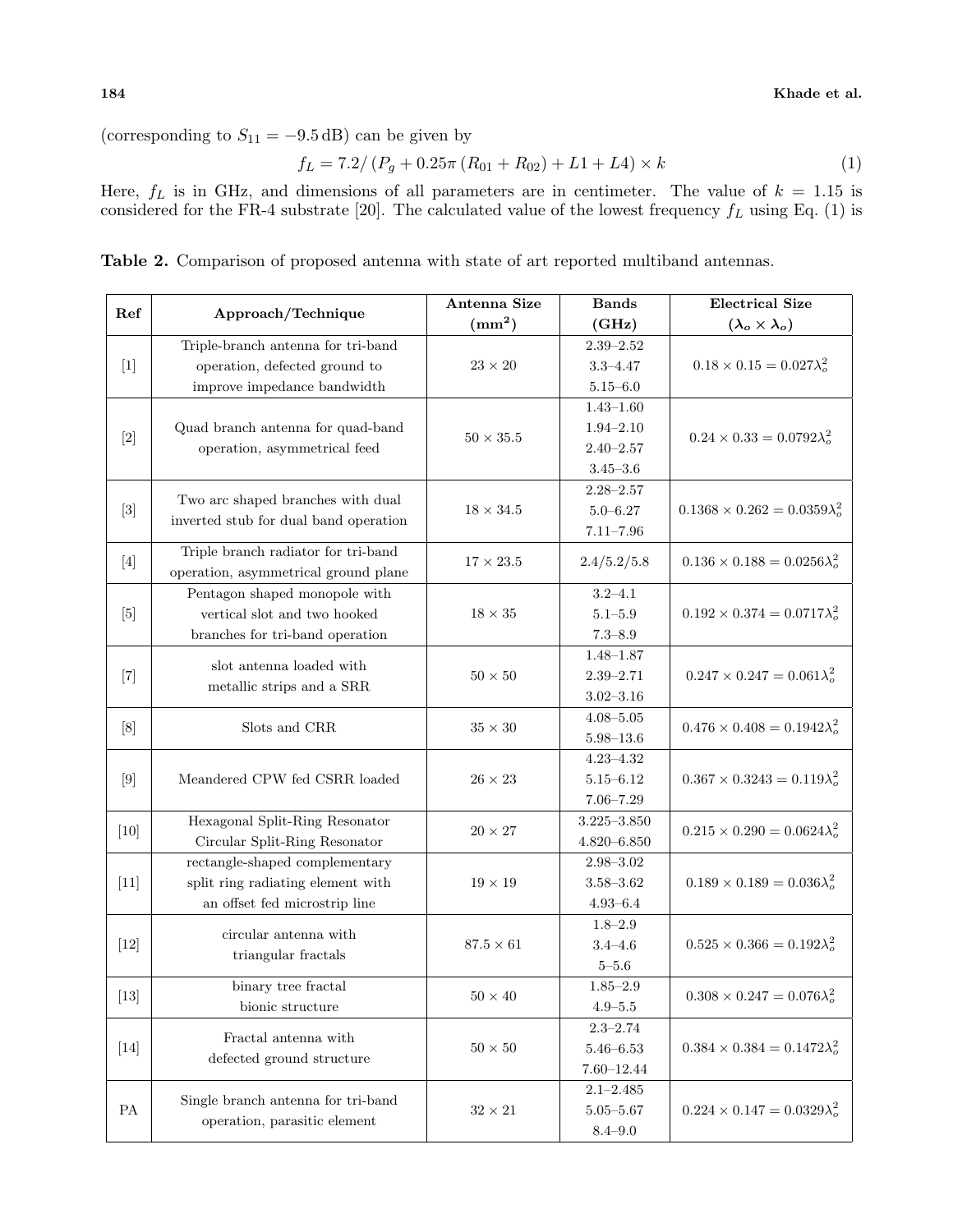#### **Progress In Electromagnetics Research C, Vol. 118, 2022 185**

2.06 GHz which is close to the simulated frequency of 2.1 GHz.

Surface current distributions at 5.4 GHz and 8.8 GHz show that the antenna resonates in higherorder modes. The decrease in surface current in the parasitic arm at 5.4 GHz and 8.8 GHz depicts that the coupling between the two arms decreases with frequency.

# **3. FABRICATION AND MEASURED RESULTS**

The fabricated prototype is shown in Fig. 2. The return loss  $(S_{11})$  is measured using 9916A Agilent network Analyzer. Simulated and measured *S*<sup>11</sup> parameters are shown in Fig. 11(a), while measured and simulated gains of the antenna are shown in Fig. 11(b). The gain variation over each operating band is less than 1 dB. The measured results are in agreement with simulated ones. The measured radiation patterns in *E*-plane (*X*-*Z* plane) and *H*-plane (*Y* -*Z* plane) at 2.3 GHz, 5.4 GHz, and 8.3 GHz are shown in Fig. 12. The radiation pattern is nearly omnidirectional in the *H*-plane and figure of eight in the *E* plane at 2.3 GHz. The radiation pattern becomes directive at 5.4 GHz as parasitic elements act as director at 5.4 GHz. The radiation pattern degrades at higher frequencies due to the excitation of higher-order modes. The cross-polar component increases with frequency due to increase in electrical thickness of the substrate and surface waves [21].

# **4. COMPARISON WITH STATE OF ART ANTENNAS**

The proposed antenna (PA) is compared with state of art antennas reported in the literature with respect to size and the techniques used for designing multiband antenna in Table 2. The substrate dimensions of the proposed antenna are smaller than all the reported antennas except  $[1, 4]$ . The antennas in  $[1-4]$ are designed using multiple branches for multiband operation while the proposed tri-band antenna is designed using a single branch. The antenna in [5] is designed using a pentagon patch with slots and hook branches, and thus it is more complex to design and larger in size than the proposed antenna. The antennas in [6–11] are designed using SRR or CSRR while antennas in [12–14] are designed using fractal techniques. All these antennas [6–14] not only are difficult to design but also have larger dimensions. The proposed single branch antenna is designed by reducing the electromagnetic coupling between the higher-order modes by selectively cutting the symmetrical portion and reducing the thickness of the monopole. The antenna has neither multiple branches nor any complex SRR or meta-material, and thus, it is simple to design.

# **5. CONCLUSION**

A novel single branch triband antenna is designed by reducing the electromagnetic coupling between the higher-order modes by selectively cutting the symmetrical portion and reducing the thickness of a U shaped UWB monopole. The proposed antenna operates over 2.1–2.485 GHz, 5.05–5.67 GHz, and 8.4–9.0 GHz bands. The antenna resonates over the lower band in the fundamental mode, while it resonates over the middle and upper bands in the higher order modes. The low-cost antenna is simple to design. The antenna offers nearly omnidirectional radiation characteristics in the lower band and directional characteristics in the other two bands. The gain variation over each operating band is less than 1 dB. Thus, the proposed antenna is suitable for Bluetooth, 3G, Wi-Fi, LTE 2300, WLAN, and X-band applications.

# **REFERENCES**

- 1. Zaman, W., H. Ahmad, and H. A Mahmood, "Miniaturized meandered printed monopole antenna for triband applications," *Microwave and Optical Technology Letters*, Vol. 60, No. 5, 1265–1271, 2018.
- 2. Brar, R. S., K. Saurav, D. Sarkar, and K. V. Srivastava, "A quad-band dual-polarized monopole antenna for GNSS/UMTS/WLAN/WiMAX applications," *Microwave and Optical Technology Letters*, Vol. 60, No. 3, 538–545, 2018.